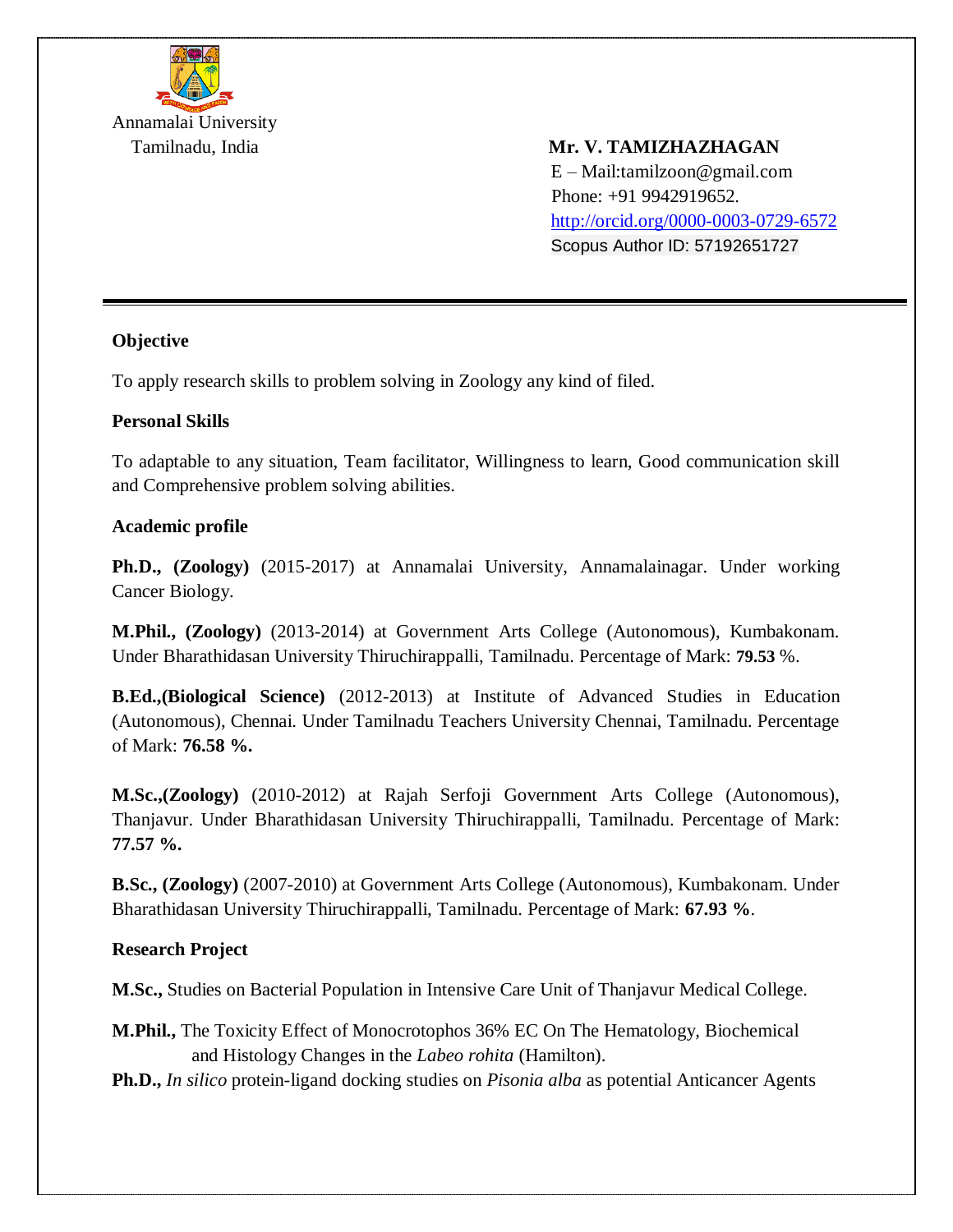## **Paper Publication First Authors**

- 1. **TAMIZHAZHAGAN V,** ASHOK. K, RAJESH, S**. Studies on bacterial population in Intensive Care Unit of Thanjavur medical college .**International journal of current pharmacological research.Vol.6 (4), 55-57, (2014).
- 2. **TAMIZHAZHAGAN, V. The toxicity effect of monocrotophos 36%E.**C **on the Hematology,** *Labeo rohita* **(Hamilton, 1882).** International Journal of current pharmacological research.Vol.7 (4), 92-95. (2015).
- 3. **TAMIZHAZHAGAN.V,** PUGAZHENDY. K**. The toxicity effect of monocrotophos 36% E.C on the Biochemical changes Labeo rohita (Hamilton, 1882).**  International journal for scientific research and development. Vol.3 (11), 802-808. (2016).
- 4. **TAMIZHAZHAGAN.V,** PUGAZHENDY. K**. Physico-Chemical parameters from the Manappadaiyur and Swamimalai freshwater Ponds.** Indo American journal of pharmaceutical science.Vol.3 (5), 444-449. (2016)**.**
- 5. **TAMIZHAZHAGAN.V,** PUGAZHENDY.K, SAKTHIDASAN.V, REVATHI.K, BARANITHARAN.M **Investigation of microbial count in the soil and Earthworm gut** *Eudrilus eugeniae.* Innavare journal of agricultural science. Vol.4 (3).7-9. (2016).
- 6. **TAMIZHAZHAGAN.V,** PUGAZHENDY.K, SAKTHIDASAN.V, JAYATHI.C. **The toxicity effect of Monocrotophos 36 % E.C on the Histological changes in gill of** *Labeo rohita***.** International journal of innovative research in multidisciplinary field. Vol.2 (11) 435-439**.** (2016).
- 7. **TAMIZHAZHAGAN.V,** PUGAZHENDY.K**. Ethno botanical and phytopharmacological review of Pisonia alba Span.** Asian journal pharmaceutical clinical research.Vol.10 (5), 69-71, (2017).
- 8. **TAMIZHAZHAGAN V.** PUGAZHENDY K, SAKTHIDASAN V. JAYANTHI C. BARBARA SAWICKA. SHUUDUV GERLEE. RAMARAJAN K., MANIKANDAN P. **The toxicity effect of pesticide Monocrotophos 36% E.C on the enzyme activity changes in liver and muscles of** *Labeo rohita* **(Hamilton, 1882).**International journal of Pharma sciences and Research. 60-67. (2017).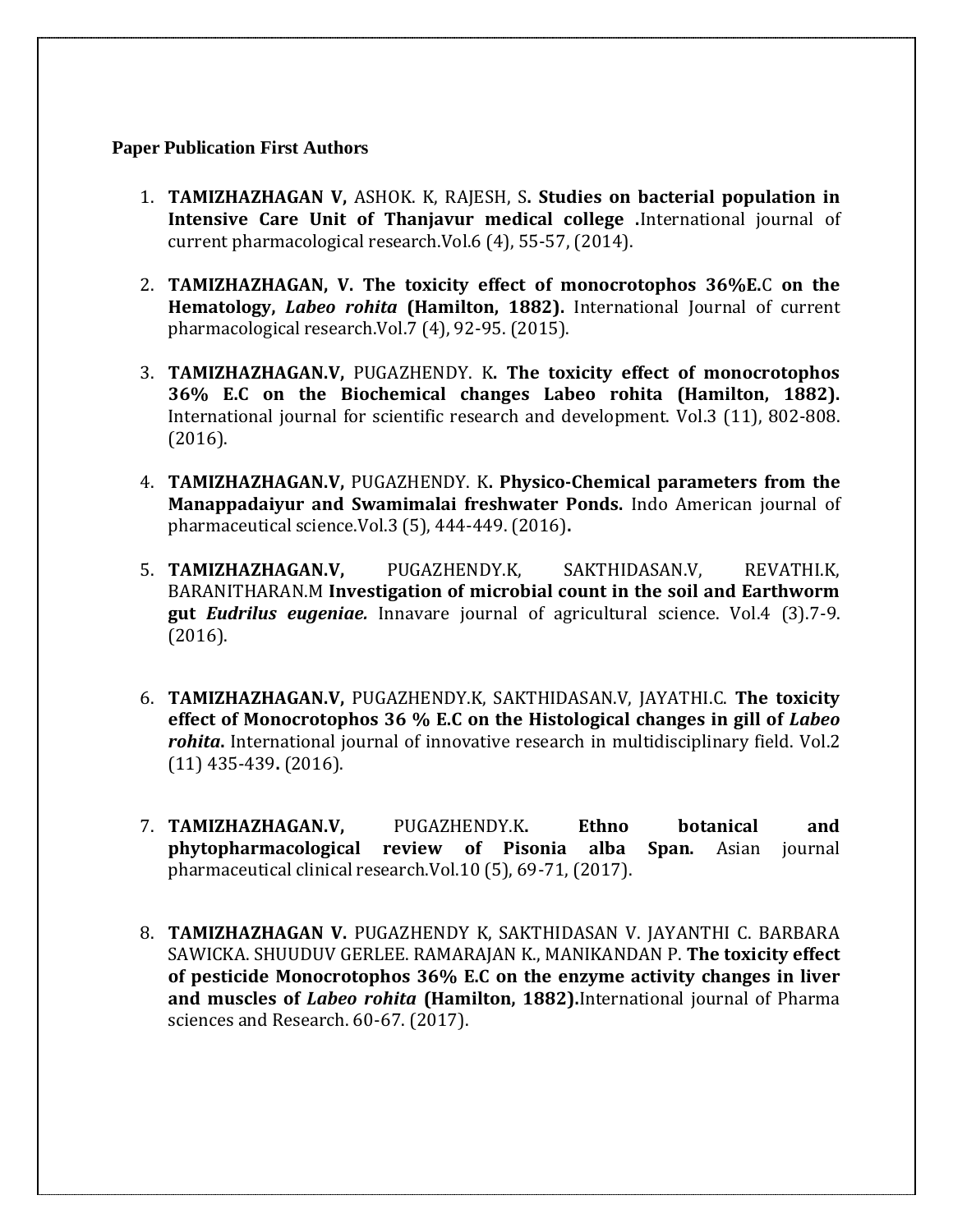- 9. **TAMIZHAZHAGAN.V**, PUGAZHENDY.K, BARANITHARAN M, SAKTHIDASSAN V, JAYANTHI.C, M., BARBARA SAWICKA, THUSHIMENAN.S, NWANI C.D, AGEVI HUMPHREYD**. Pest potential of** *Pisonia alba* **extracts and fractions against mosquito-borne disease (Diptera:** *Culicidae***).** International journal of Pharma sciences and Research. Vol.8 (5), 52-59. (2017)
- 10. **TAMIZHAZHAGAN V**, PUGAZHENDY K, SAKTHIDASAN V, JAYANTHI C, BARBARA SAWICKA, AGEVI HUMPHREY, VASANTH PANDIYAN C, KASINATHAN M, RAMARAJAN K, BARANITHARAN M. **The toxicity effect of monocrotophos 36% E.C on the biochemical change in** *Catla catla* **(Hamilton, 1882).** International journal of chemical and pharmaceutical analysis (IJCPA): .4 (3) 1-8. (2017).

#### **Paper Publication Third and Fourth Authors**

- 11. REVATHI A, PUGAZHENDY K, JAYANTHI C, SAKTHIDASAN V AND **TAMIZHAZHAGAN V. Therapeutic efficacy of** *Pisonia alba* **against atrazine toxicity on biochemical Parameters in the liver tissue of albino wister rat**  *rattus norvegicus.* Journal of Life science archives. Vol.1 (5).358-365. (2015).
- 12. RAJ C, SRIDHARAN G, MARIAPPAN P,SUKUMARAN M, **TAMIZHAZHAGAN V. Studies on the physico–chemical parameters of vellaiyar estuary of vailankanni, Nagapattinam, east coast of India.** International journal for research and development technology Vol.5 (1).2349-3585. (2016).
- 13. RAMRAJAN K., RAMAKRISHNAN N**, TAMIZHAZHAGAN V AND** BHUVANESWARI M**.**  *In vitro* **screening and characterization of biosurfactant from marine**  *streptomyces* **sp**.European journal of pharmaceutical And medical research. 4(1), 531-534, (2017).
- 14. LAKSHMANAN S, THUSHIMENAN S, **TAMIZHAZHAGAN V. Antifeedant, larvicidal and oviposition Detergent activity of** *Pongamia pinnata* **and** *Ceiba pentandra*  **against pod borer larvae of** *Helicoverpa armigera* **(noctuidae: lepidoptera).** Indo American journal of pharmacological science. 4 (01), 180-185. (2017).
- 15. RAMAKRISHNAN N, VIJAYARAGHAVAN S, RAMARAJAN K, **TAMIZHAZHAGAN V. Preliminary** *in vivo* **evaluation of anti-inflammatory activities of various solvent extracts of** *Cadaba indica* **lam on carrageenan-induced paw edema in swiss albino rats.** Innavare journal of agricultural science Vol.5 (2), 1-3. (2017).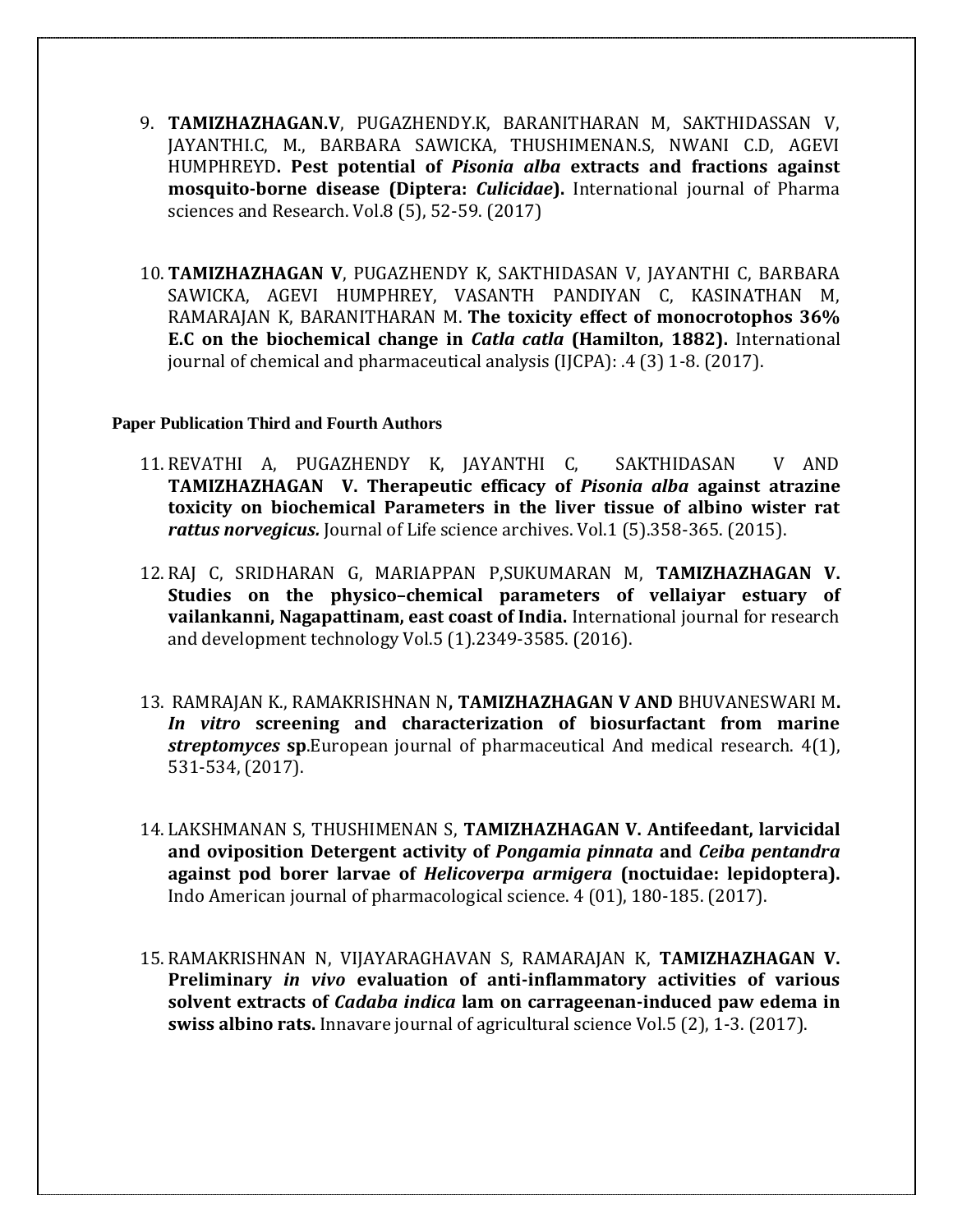16. MANIKANDAN P, SENTHILKUMAR P.K **,TAMIZHAZHAGAN** V, GNANASEKARAN A, SIDDHARTHAN N, RAJAPRABU M ARVIND PRASANTH D. **Screening and Characterization of compound for Antidermatophytic activity of** *Aristolochia bracteolate.* International Journal of advance science and research Volume 2; Issue 4; July 2017; Page No. 76-80.

#### **Fellowship and Appreciation**

Tamilnadu Government Adhi Dravidar Welfare Department Fellowship 2015-2017

## **Life Member**

- 1. Indian wildlife Club
- 2. Zoological Society, Annamalai University, Tamilnadu

## **Personal Details**

| <b>Fathers Name</b>    | : S. Vairakannu                                                                                               |
|------------------------|---------------------------------------------------------------------------------------------------------------|
| Date of Birth          | : 17.04.1990                                                                                                  |
| <b>Sex</b>             | : Male                                                                                                        |
| <b>Marital Status</b>  | : Unmarried                                                                                                   |
| <b>Mailing Address</b> | : 4/906 Gandhi Street<br>Manappadaiyur,<br>Thiruvalanjuzhi (PO)<br>Kumbakonam (TK)<br>Thanjavur (DIST)-612302 |

**Academic Perform Attended in National/ International/ Training Programme/Conference.**

Workshop Attended National/ International-**8(Eight)** 

Training Programme-**5(Five)**

International Conference Paper Presented -**2(Two)**

National Conference-**9(Nine)**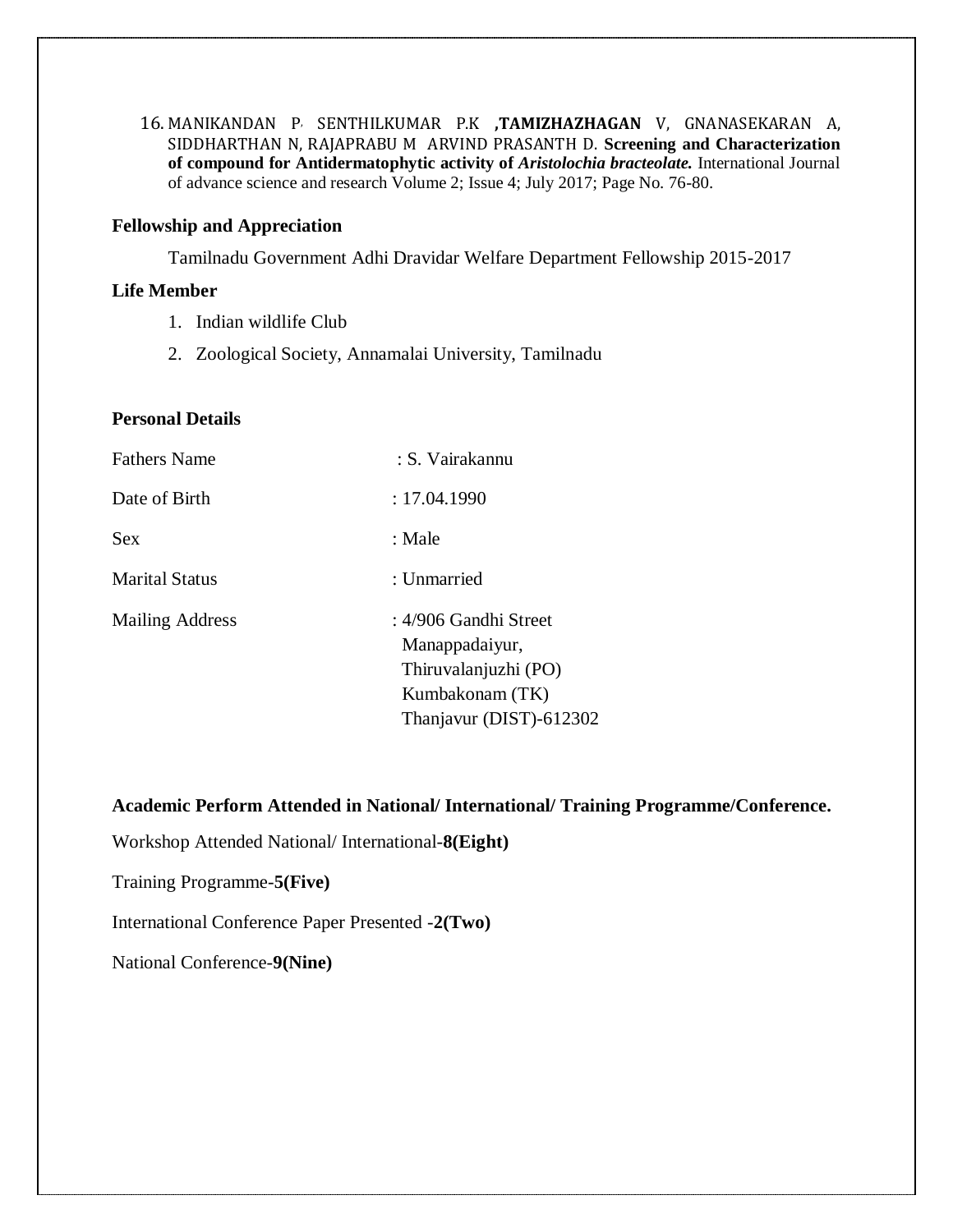## **Academic professional position**

## **Editorial Member**

- 1. Biomedical Journal of Scientific & Technical Research **<http://biomedres.us/editorial-committee.php>**
- 2. International Journal for Science And Advance Research in Technology **<http://ijsart.com/Home/EditorialBoard>**
- 3. International Journal of Advance Research and Development **https://www.ijarnd.com/editorial-board/**

# **Assistant Editorial Member**

- 1. International Journal of Multidisciplinary Research and Development **<http://www.allsubjectjournal.com/board>**
- 2. International Journal of Advance Science and Research **<http://www.allsciencejournal.com/board>**
- 3. International Journal of Entomology Research **<http://www.entomologyjournals.com/board>**
- 4. International Journal of Zoology Studies **<http://www.zoologyjournals.com/board>**
- 5. International Journal Applied Research **<http://www.allresearchjournal.com/board>**
- 6. We'Ken International Journal of Applied and Basic Science **<http://www.weken.in/index.php/WeKen/pages/view/eb>**.

# **Reviewership of International Journals**

- **1.** Journal of Emerging Technologies and Innovative Research **[http://www.JETIR.org/rms](http://www.jetir.org/rms)**
- **2.** International journal of Science Info(IJSI) **<http://ijsi.co.in/ReviewTeam.aspx>**
- **3.** International Journal of Humanities, Arts, Medicine and Sciences **<http://bestjournals.in/page.php?pid=15&jtype=2&id=73>**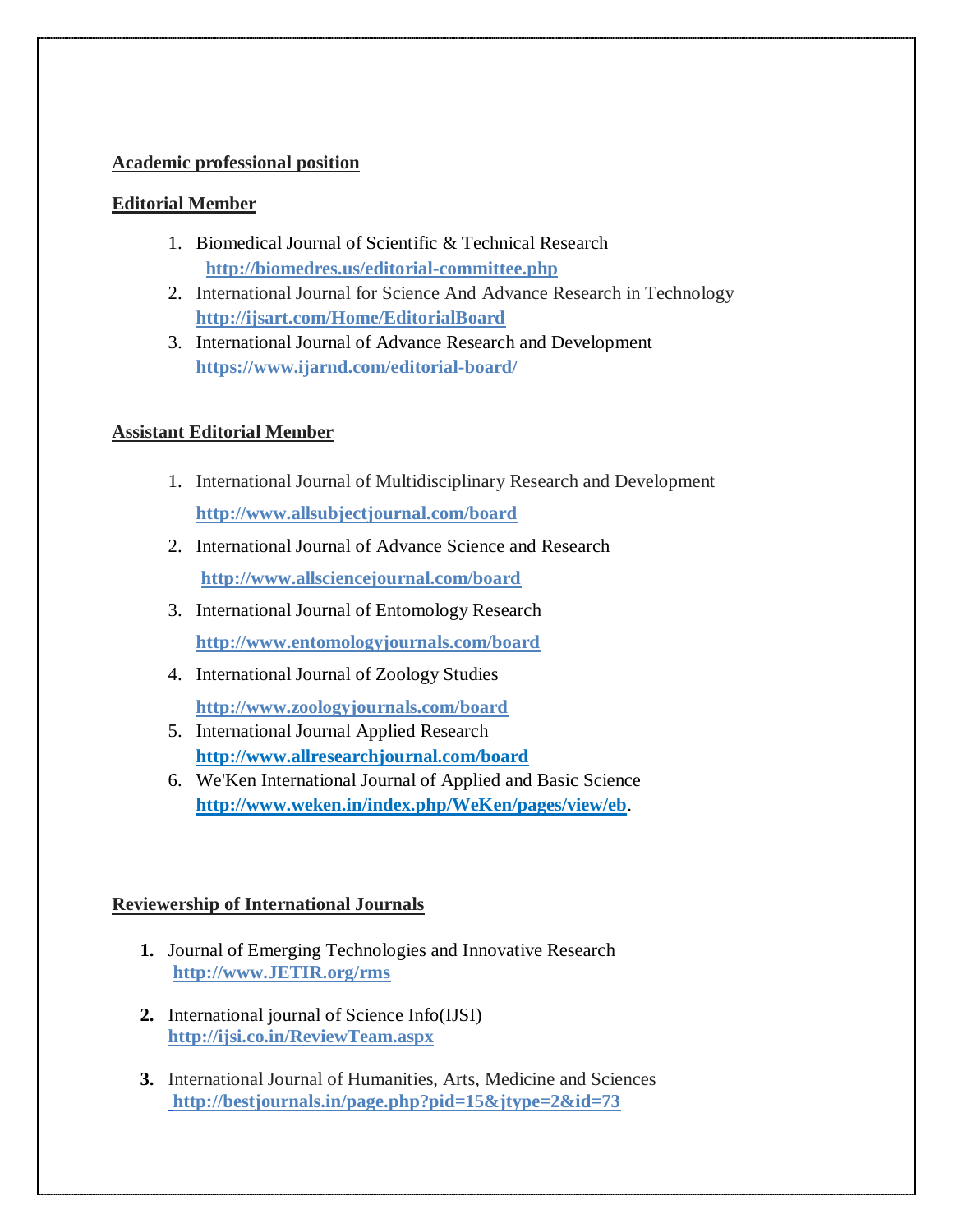- **4.** International Journal of Biology, Biotechnology and Food Science **[http://iaset.us/page.php?pid=15](http://www.iaset.us/page.php?pid=15)**
- **5.** Tran Stellar Journal Publications and Research Consultancy Private Limited (TJPRC) **<http://www.tjprc.org/page.php?pid=16>**
- **6. International Journal of Biological Research and Development** [http://www.tjprc.org/page.php?pid=15](http://tjprc.org/page.php?pid=15)
- **7. International Journal of Pharmacological and Toxicological Research** [http://www.tjprc.org/page.php?pid=15](http://tjprc.org/page.php?pid=15)
- **8. International Journal of Applied Chemistry and Pharmaceutical Sciences** <http://www.iaset.us/page.php?pid=15>
- **9. International Journal of Agricultural & Bio-Chemical Science** <http://www.iaset.us/page.php?pid=15>
- **10. Journal of Medicinal Therapeutics and Pharmaceutical Sciences** <http://www.iaset.us/page.php?pid=15>
- **11.** International Journal of Creative Research Thoughts http://www.ijcrt.org/editorialBoard.php

# **Personality Development Training**

Citizenship training on 05.02.2013 -09.02.2013 at Institute of Advance Study in Education Saidapet, Chennai 600 015.

## **Practical Knowledge**

- 1. Proof Reading / Manuscript Preparation
- 2. Identification of Microbes by Morphological and Biochemical Methods.
- 3. Physiology Practical.

## **Technique's Known**

- **1.** Chromatography (Column, TLC).2.
- **2.** Electrophoresis.
- **3.** Histology.
- **4.** Toxicology